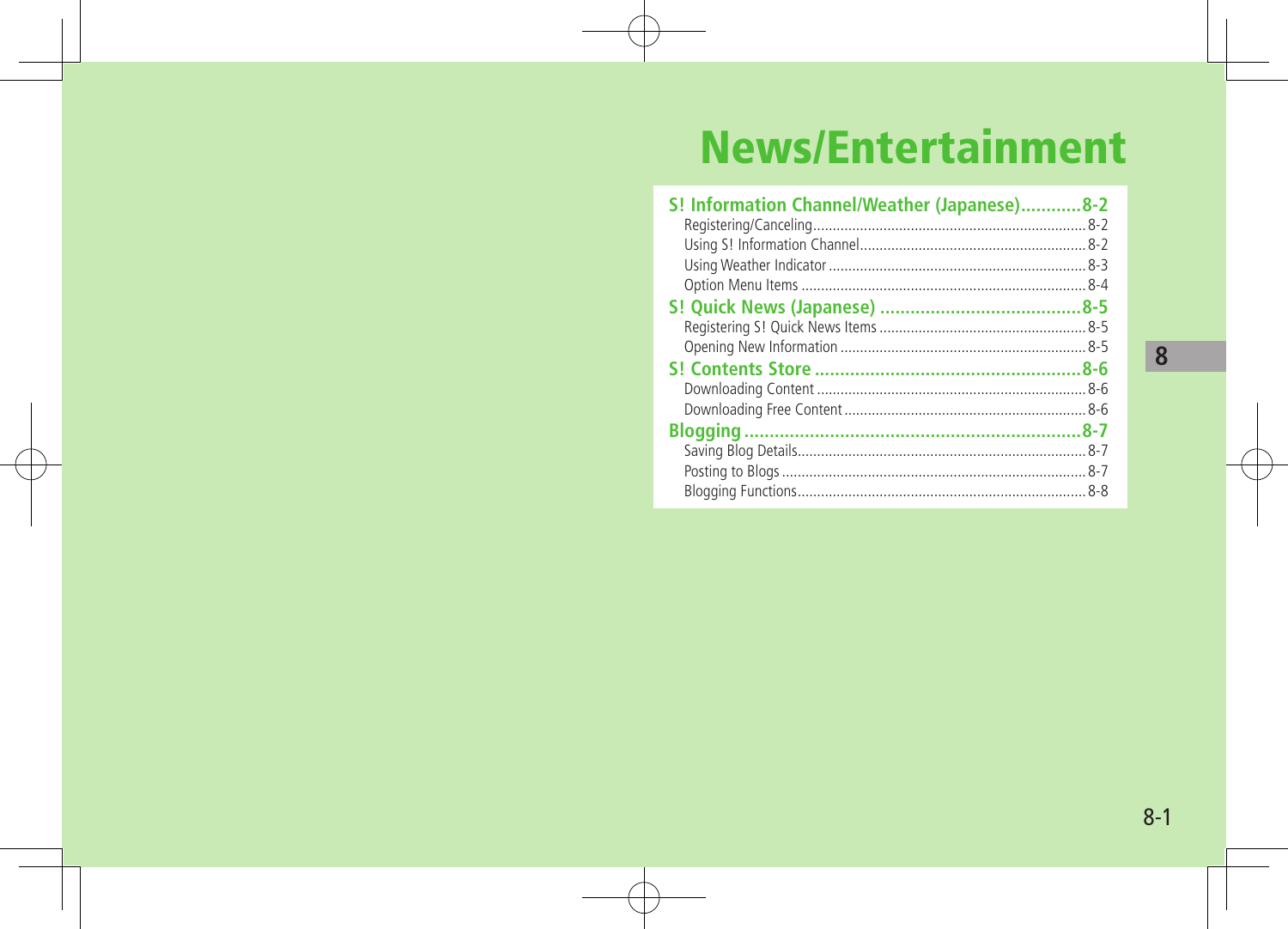## S! Information Channel/Weather (Japanese)

#### **Subscribe to content and periodically receive updates. Set Weather Indicator to appear on Standby.**

- **•** Transmission fees apply for updates.
- Auto download is not available overseas.

## **Registering/Canceling**

## **Main Menu** 4 **News/Entertainment** 4 **S! Info Ch./Weather**

## **1 Register/Cancel** <sup>7</sup>**YES**

Handset connects to the Network. Follow onscreen instructions.

## **Using S! Information Channel**

 $\bullet$  Up to seven updates are saved.

## **Viewing New Information**

#### **When information arrives,**  $\frac{m}{60}$  **and Information window appear in Standby.**

**1** Select an item

Detailed information appears. Follow onscreen instructions.

● Option Menu Items: <del>掌</del>P.8-4



#### **Note**

- Alternatively, retrieve information from **Main Menu**
	- 4 **News/Entertainment** 4 **S! Info Ch./Weather**
	- 4 **What's New?**
- If there is unread information in both S! Quick News and S! Information Channel,  $\chi_0$  does not appear. Only Information window appears.

## ■ **Manually Retrieve Information**

In Information window,**Failed to download**

- Alternatively, **Main Menu** 4 **News/Entertainment**
	- ▶ S! Info Ch./Weather ▶ Get Latest Contents ▶ YES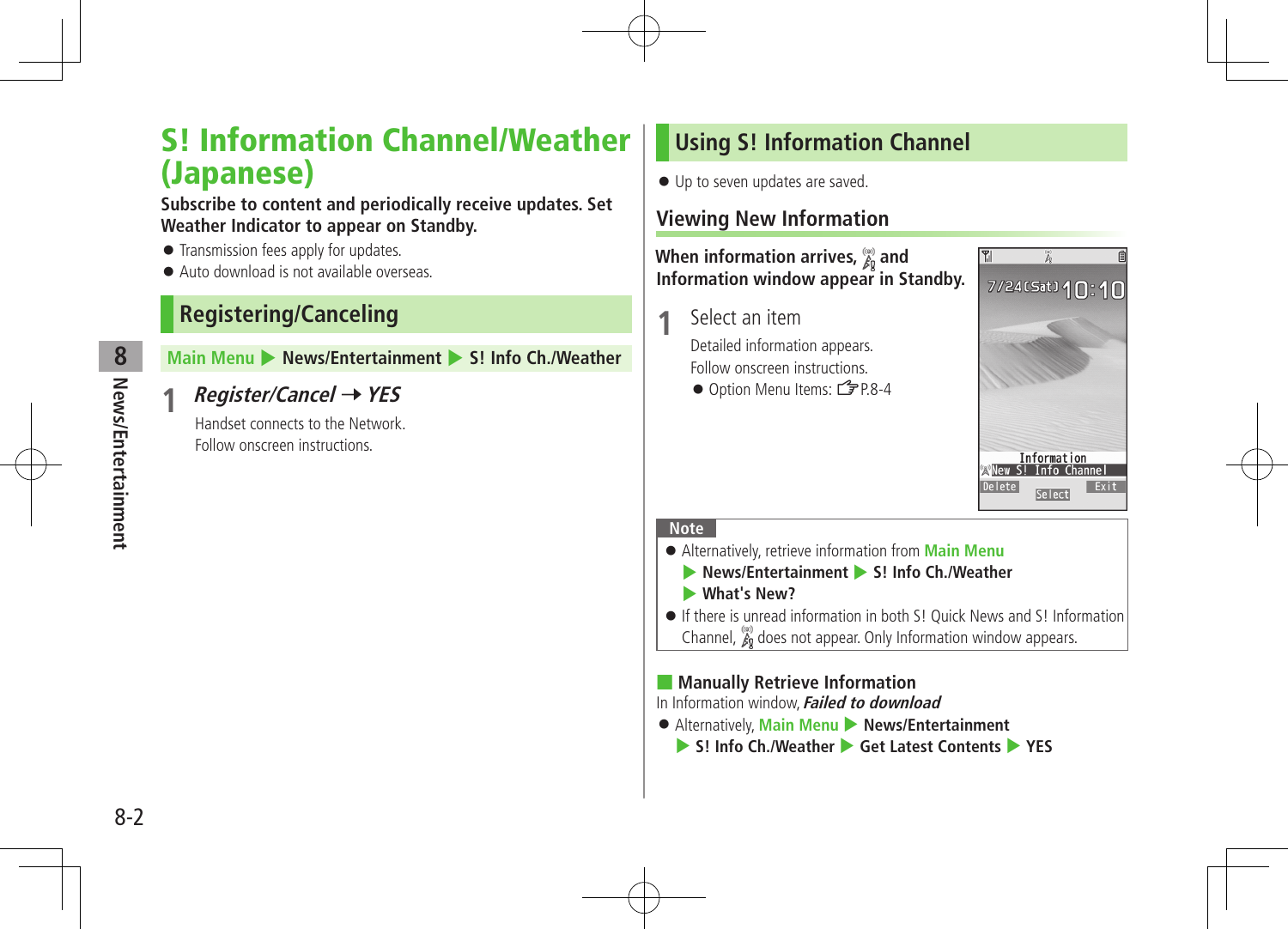## **8** News/Entertainment **News/Entertainment**

#### ■ **Delete Information**

 $>$ **Main Menu ▶ News/Entertainment ▶ S! Info Ch./Weather** ▶ Highlight What's New? ▶ **\xxx>** Menul ▶ Delete ▶ YES

## **Viewing Previously Received Information**

**Main Menu** 4 **News/Entertainment** 4 **S! Info Ch./Weather**

- $History \rightarrow$  Select a date for unread news and  $f(x)$  for read news appear.
- **Delete History**

**>Main Menu** ▶ **News/Entertainment** ▶ S! Info Ch./Weather ▶ **History** ▶ (Highlight a history ▶)  $\boxed{\mathbf{x}}$  [Menu] ▶ Delete or **Delete All**  $\triangleright$  **<b>YES** ( $\triangleright$  For **Delete All**, enter Phone Password)

## **Using Weather Indicator**

**Weather Indicator for current forecast area appears in Standby.**

## **Viewing New Information**

**Information window and Weather Indicator appear for weather updates.**

**1** Select an item

Information appears. Follow onscreen instructions.

● Option Menu Items:  $2P.8-4$ 



## **Weather Indicator**

Indicators are updated periodically.

Example:  $\bullet$  Clear,  $\bullet$   $\triangleright$   $\rightsquigarrow$  Rain later thunderstorm,

 $\mathbb Z$   $\mathbb R$  Cloudy with occasional snow, etc.

- See Weather Indicator List ( $2P.19-23$ ) for a complete list of **indicators**
- $\bullet$  Alternatively  $\boxed{0}$  in Standby  $\rightarrow$  Select Weather Indicator  $\rightarrow$  $\bigcirc$  [Select]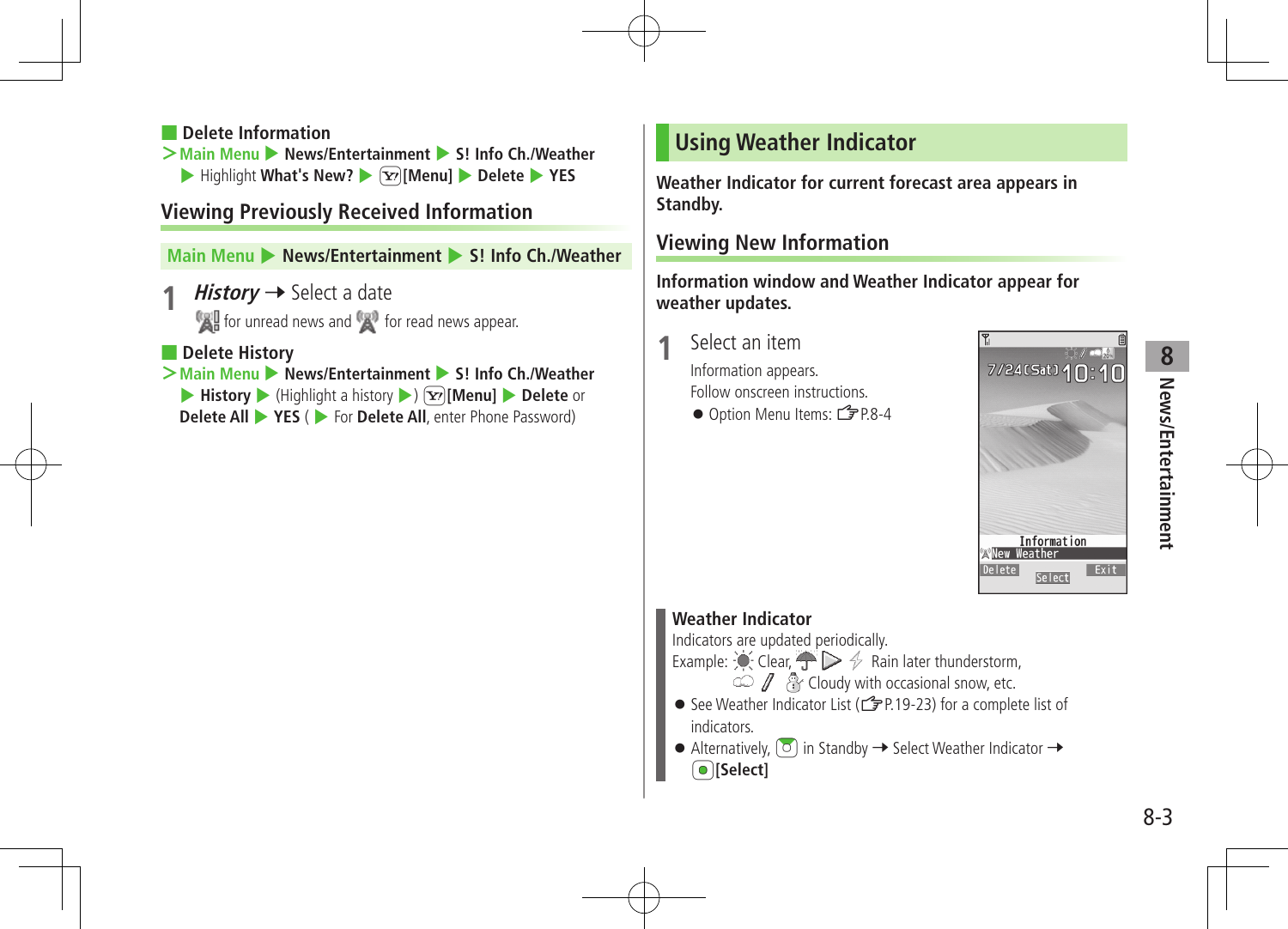## ■ **Manually Update Weather Indicator**

In Information window,**Failed to download**

- Alternatively, **Main Menu** 4 **News/Entertainment**
	- ▶ S! Info Ch./Weather ▶ Weather Indicator ▶ Manual Update 4 **YES**
- **Hide Information Window**
- **>Main Menu** 4 **News/Entertainment** 4 **S! Info Ch./Weather**
	- 4 **Weather Indicator** 4 **Missed Event Settings** 4 **OFF**

## **Note**

- Alternatively, retrieve information from **Main Menu**
	- 4 **News/Entertainment** 4 **S! Info Ch./Weather**
	- 4 **Weather Indicator** 4 **Weather**

## **Hiding Weather Indicator**

**Main Menu > News/Entertainment > S! Info Ch /Weather** 4 **Weather Indicator** 4 **Display Settings**

## **1 OFF**

When Display Settings is set to**OFF**, update is also deactivated.

## **Option Menu Items**

Open information and press  $\boxed{\mathbf{Y}}$  [Menu] for these options.

| <b>Item</b>         | <b>Operation/Description</b>                                                                              |
|---------------------|-----------------------------------------------------------------------------------------------------------|
| <b>Forward</b>      | Go to next page                                                                                           |
| <b>Text Copy</b>    | Copy page text                                                                                            |
| <b>Select File</b>  | View, play or save file to Data Folder (Downloading<br>Image/Sound Files: <a>From Step 2 on P.15-12</a> ) |
| Jump in this        | Jump to top/end of page                                                                                   |
| page                |                                                                                                           |
|                     | Yahoo! Keitai View top menu                                                                               |
| Font Size*          | Change character size                                                                                     |
| <b>Exit viewing</b> | Exit content                                                                                              |
| this                |                                                                                                           |

\* Linked with Font Size setting in Internet option menu.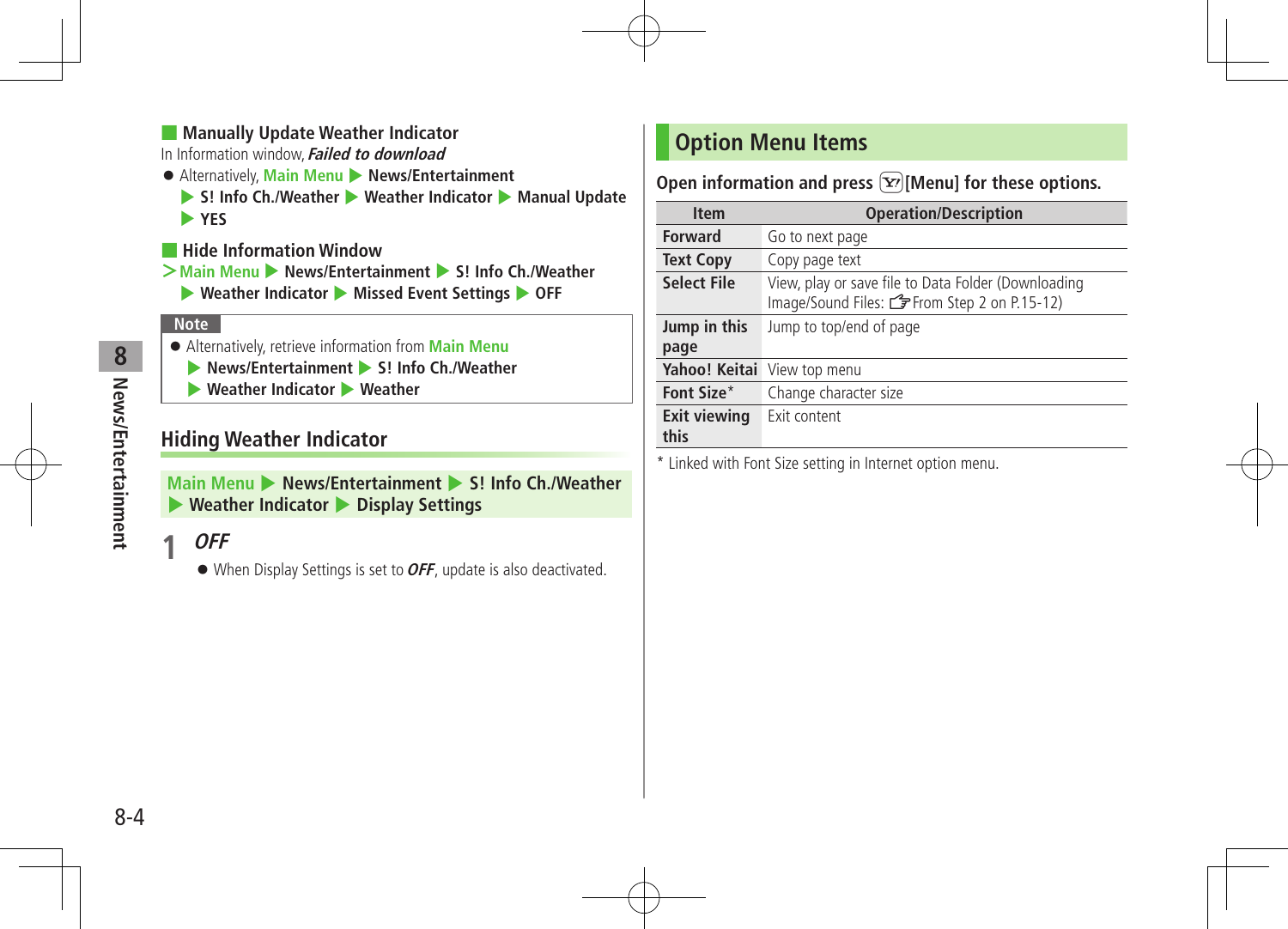# **8** News/Entertainment **News/Entertainment**

## S! Quick News (Japanese)

## **Add news headlines, weather forecasts, etc. via S! Quick News List to scroll across Standby Window.**

- Registering or viewing S! Quick News incurs transmission fees. No fees apply for viewing ticker information. For more information, visit SOFTBANK MOBILE Corp.Website (http://www.softbank.jp).
- Auto download is not available overseas.

## **Registering S! Quick News Items**

● Register a total of up to five items for **Quick** and **General** news and one item for **Special** news.

## **Main Menu > News/Entertainment > S! Quick News** 4 **S! Quick News List**

 $Add News \rightarrow YES$ 

Yahoo! Keitai connects and contents list appears.

**2** Select an item

Follow onscreen instructions.

#### **Note**

 $\bullet$  Alternatively,  $\boxed{\circ}$  in Standby  $\rightarrow$  Highlight ticker  $\rightarrow \boxed{\circ}$  [Menu]  $\rightarrow$ **S! Quick News set.** 7**Delivery Info** 7**S! Quick News List**

## **Opening New Information**

## **Viewing New Information in Standby**

When new information is received, @ appears in Standby.

- In Standby,  $\sigma$   $\rightarrow$  Select ticker Content list appears.
- **2** Select information Details appear.

**Tip**

Settings ●Show/Hide Only Unread Items in Standby ●Marquee Speed ●Image Download (<del>△</del>P.18-18)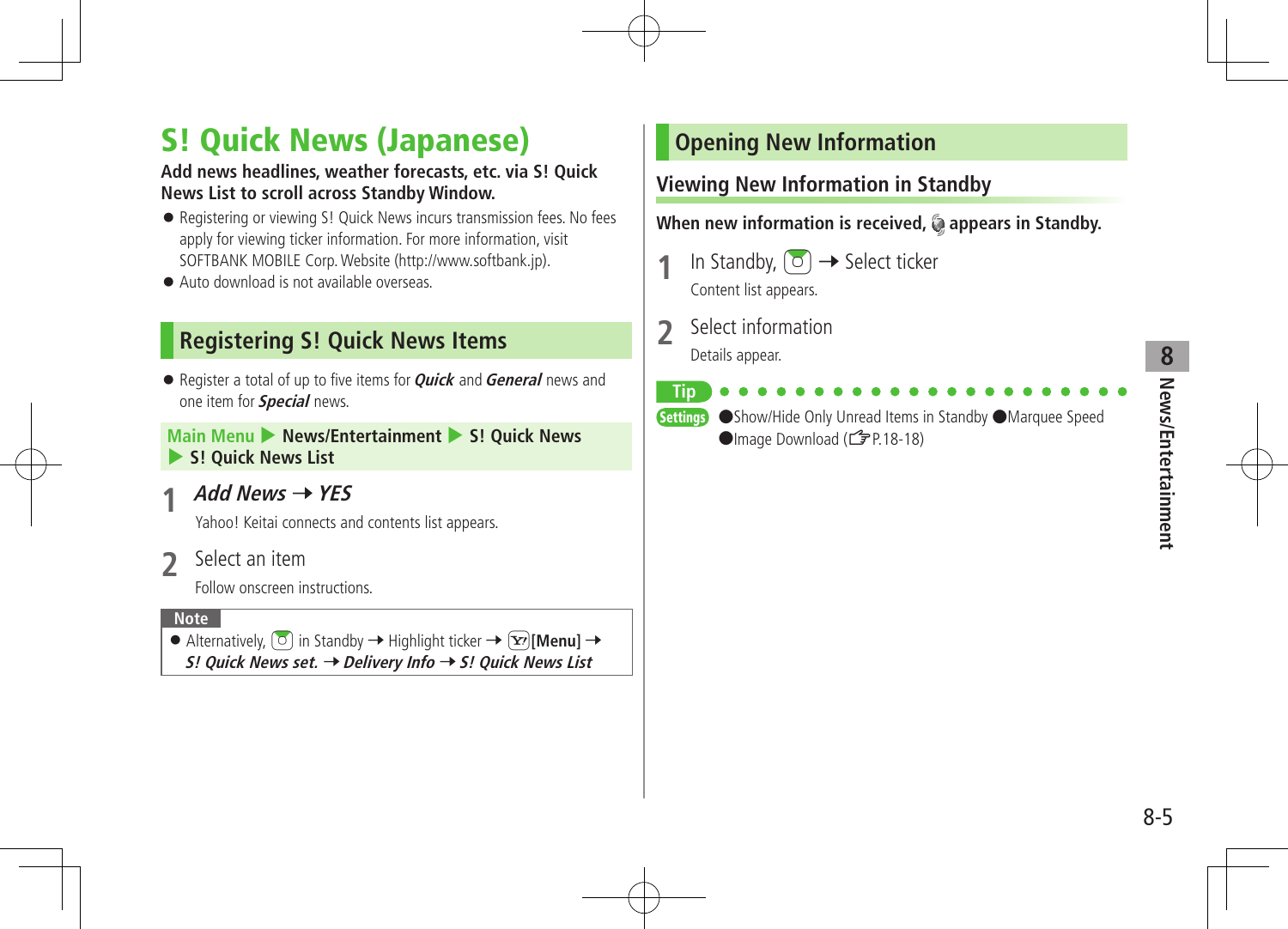## **Opening S! Quick News List**

#### **Main Menu** 4 **News/Entertainment** 4 **S! Quick News**  4 **S! Quick News List**

- **Select an item** Content list appears.
- **2** Select information Details appear.

- **3** To connect to the Network, select a title  $\rightarrow$  YES
- **Update Manually**  $>$  In Step1,  $\boxed{\mathbf{x}}$  [Menu]  $\rightarrow$  *Update* or *All Update*  $\rightarrow$  YES
- **View Summary**  $>$  In Step 1, highlight information  $\rightarrow \boxed{\mathbf{x}}$  [Menu]  $\rightarrow$  *Summary Display*
- **Delete Registered Items**  $>$  In Step 1, (highlight information  $\rightarrow$ )  $\boxed{\mathbf{x}}$  [Menu]  $\rightarrow$  *Delete* or **All Delete**  $\rightarrow$  **YES** ( $\rightarrow$  For **All Delete**, enter Phone Password)

#### **Note**

**Tip**

 Alternatively, **Main Menu** 4 **News/Entertainment** 4 **S! Quick News** 4 **Settings** 4 **Del S! Quick News List EXES** to delete all information

## S! Contents Store

**Download music, games, comics, etc. via Yahoo! Keitai.**

## **Downloading Content**

#### **Main Menu • News/Entertainment**

## **1 S! Contents Store**

Handset connects to the Network. Follow onscreen instructions.

## **Downloading Free Content**

#### **Download free Graphic Mail templates, e-book, etc.**

**Transmission fees apply.** 

#### **Main Menu** 4 **News/Entertainment**

**Free Contents**  $\rightarrow$  Select a category

Handset connects to the Network. Follow onscreen instructions.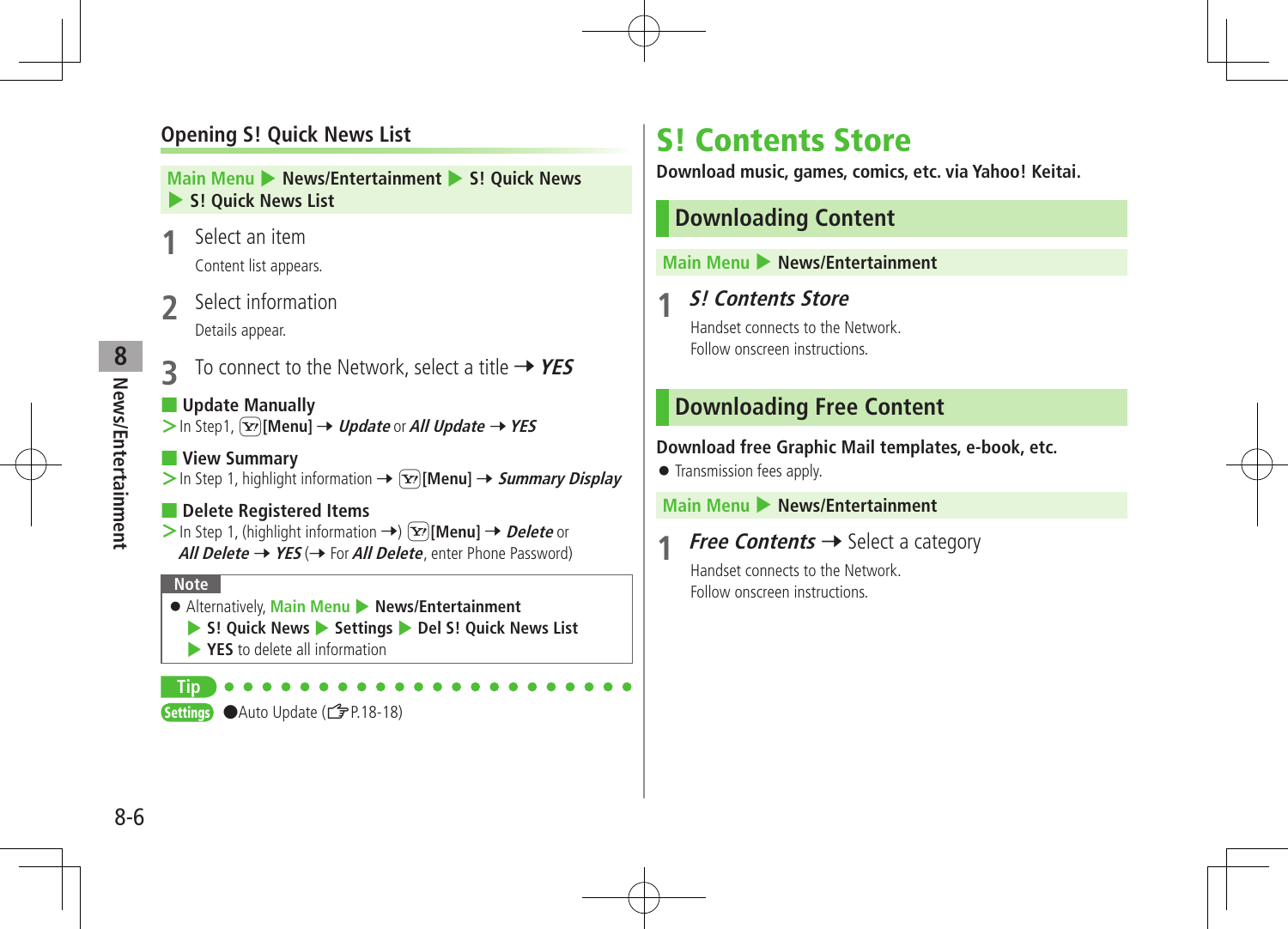## Blogging

**Save blog details to update or view blogs.**

• Save up to 20 blog details.

## **Saving Blog Details**

**Main Menu > News/Entertainment > Post Blog** 

**1** <sup>1</sup>**[New]** <sup>7</sup> Select an item (See below)

| <b>Item</b>               | <b>Operation/Description</b>                                           |
|---------------------------|------------------------------------------------------------------------|
| <b>Service name</b>       | Save a blog service name<br>$\blacktriangleright$ Enter a service name |
|                           |                                                                        |
| <b>Blogger</b><br>address | Save a mail address for posting to a blog by mail                      |
|                           | $\triangleright$ Enter a mail address                                  |
| <b>Mail title</b>         | Save a title to enter automatically when posting to a blog             |
|                           | by mail                                                                |
|                           | $\geq$ Enter a title                                                   |
|                           | Yahoo! Keitai Save a URL for posting to a blog from Yahoo! Keitai      |
| URL                       | $\geq$ Enter a mail address                                            |
| <b>PC Site</b>            | Save a URL for posting to a blog from PC Site Browser                  |
| <b>Browser URL</b>        | $\geq$ Enter a mail address                                            |

**2** <sup>A</sup>**[Finish]**

## **Posting to Blogs**

#### **Main Menu > News/Entertainment > Post Blog**

**1 Post by Mail**

Highlight an entry → **[●][Post]** → Compose a message ( $\mathcal{F}$ From Step 4 on P.14-5)  $\rightarrow \Box$  [Send]

**Post from Yahoo! Keitai/PC Site Browser** Highlight an entry → **∞ To site**] →

**By Yahoo! Keitai** or **By PC Site Browser**  $\rightarrow$  YFS

Handset connects to the Network and website appears. Follow onscreen instructions.

## ■ **Post Images to Blogs**

- **>**While captured image is open, or from Data Folder, select an image
	- $\rightarrow$   $\boxed{\mathbf{x}}$ **[Menu]**  $\rightarrow$  *Post blog*  $\rightarrow$  Follow Step 1 above
- Set Auto save set ( $f$  P.18-16) in Camera menu to **OFF** to capture and post images directly.